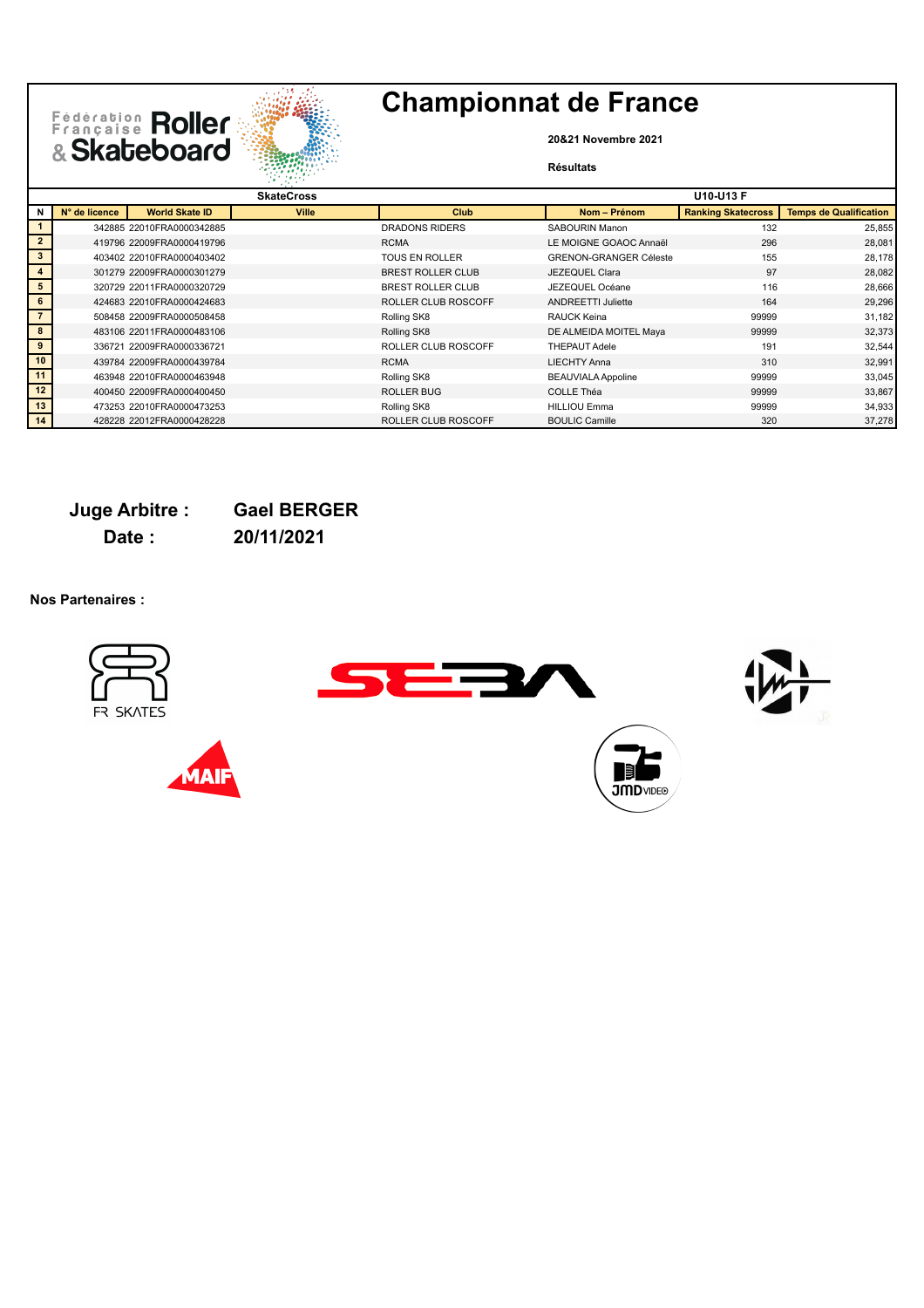

**Roscoff 20&21 Novembre 2021**

### **Résultats**

|                 |               |                           | 24.7<br><b>CALLED</b> |                          |                            |                           |                               |
|-----------------|---------------|---------------------------|-----------------------|--------------------------|----------------------------|---------------------------|-------------------------------|
|                 |               |                           | <b>SkateCross</b>     |                          |                            | U10- U13 M                |                               |
| N               | N° de licence | <b>World Skate ID</b>     | <b>Ville</b>          | <b>Club</b>              | Nom - Prénom               | <b>Ranking Skatecross</b> | <b>Temps de Qualification</b> |
|                 |               | 403601 12009FRA0000403601 |                       | <b>AMSPORTS</b>          | <b>FONCELLE Antoine</b>    | 99999                     | 25,597                        |
| $\overline{2}$  |               | 328507 12009FRA0000328507 |                       | <b>TOUS EN ROLLER</b>    | <b>BOUFFARD Jules</b>      | 394                       | 26,974                        |
| $\mathbf{3}$    |               | 398515 12011FRA0000398515 |                       | <b>TOUS EN ROLLER</b>    | <b>CHEVILLON Luis</b>      | 542                       | 26,512                        |
| $\overline{4}$  |               | 319539 12009FRA0000319539 |                       | <b>BREST ROLLER CLUB</b> | <b>ROUDAUT Titouan</b>     | 164                       | 27,859                        |
| 5               |               | 360186 12009FRA0000360186 |                       | <b>AMSPORTS</b>          | <b>CARTIER-MAMIE Jules</b> | 247                       | 27,083                        |
| $6\phantom{.}6$ |               | 438787 12011FRA0000438787 |                       | <b>TOUS EN ROLLER</b>    | <b>TENAUD Manoe</b>        | 99999                     | 27,359                        |
|                 |               | 379182 12009FRA0000379182 |                       | Rolling SK8              | <b>MURIE DORLEANS Nils</b> | 99999                     | 26,069                        |
| 8               |               | 347263 12009FRA0000347263 |                       | <b>OJSS</b>              | <b>BOURNOVILLE Basile</b>  | 450                       | 26,767                        |
| 9               |               | 319086 12009FRA0000319086 |                       | PATIN CLUB PLABENNECOIS  | QUITTE Arthur              | 156                       | 26,065                        |
| 10              |               | 463179 12012FRA0000463179 |                       | <b>TOUS EN ROLLER</b>    | <b>DUBOIS Timéo</b>        | 99999                     | 26,781                        |
| 11              |               | 400655 12010FRA0000400655 |                       | <b>TOUS EN ROLLER</b>    | <b>GUIHAL Noam</b>         | 533                       | 27,27                         |
| 12              |               | 482959 12010FRA0000482959 |                       | <b>TOUS EN ROLLER</b>    | <b>GUILBAUD Noah</b>       | 99999                     | 28,218                        |
| 13              |               | 465291 12011FRA0000465291 |                       | <b>GOSSIPSKATE</b>       | VO TRAN Theo               | 99999                     | 30,096                        |
| 14              |               | 382386 12012FRA0000382386 |                       | ROLLER CLUB PORNICHET    | <b>BOURGUET Liam</b>       | 99999                     | 32,322                        |
| 15              |               | 467079 12011FRA0000467079 |                       | ROLLER CLUB ROSCOFF      | <b>BELLEC Nolann</b>       | 99999                     | 32,479                        |
| 16              |               | 482680 12010FRA0000482680 |                       | ROLLER CLUB ROSCOFF      | <b>BOSSCHAART</b> Ethan    | 99999                     | 33,645                        |

### **Juge Arbitre : Gael BERGER**

**Date : 20/11/2021**

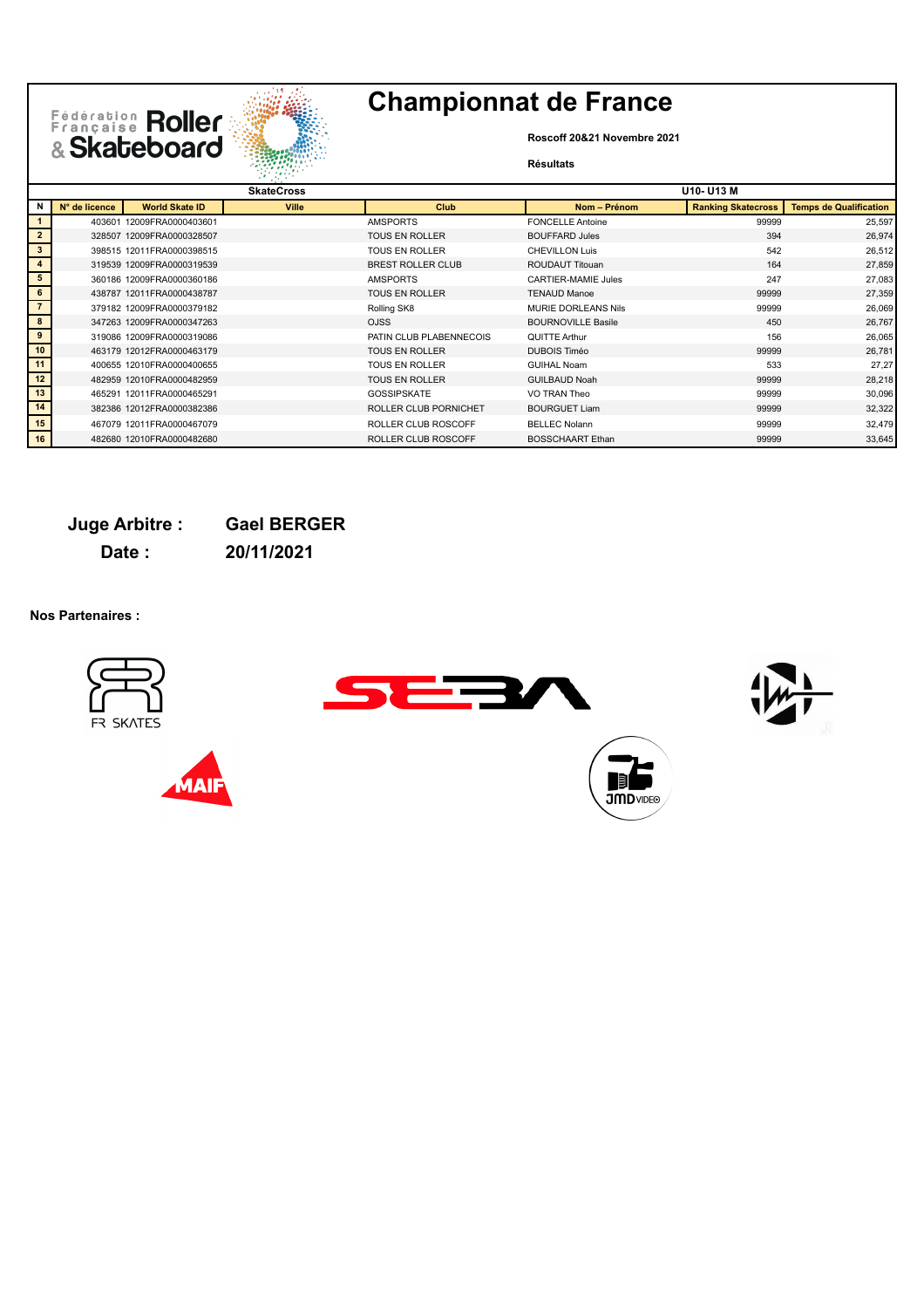



**Roscoff 20&21 Novembre 2021**

#### **Résultats**

|                |               |                           | and the control   |                          |                         |                           |                               |
|----------------|---------------|---------------------------|-------------------|--------------------------|-------------------------|---------------------------|-------------------------------|
|                |               |                           | <b>SkateCross</b> |                          |                         | <b>U14-U16 F</b>          |                               |
| N              | N° de licence | <b>World Skate ID</b>     | <b>Ville</b>      | <b>Club</b>              | Nom - Prénom            | <b>Ranking Skatecross</b> | <b>Temps de Qualification</b> |
|                |               | 334399 22006FRA0000334399 |                   | ASSOCIATION ROLLER MERU  | <b>CORROYER Mélina</b>  | 22                        | 34,599                        |
| $\overline{2}$ |               | 304744 22006FRA0000304744 |                   | LYON ROLLER METROPOLE    | <b>CADIOU Savannah</b>  | 99999                     | 33,741                        |
| 3              |               | 345320 22008FRA0000345320 |                   | LYON ROLLER METROPOLE    | <b>GUENNEC Amandine</b> | 11                        | 34,072                        |
| $\overline{4}$ |               | 341219 22008FRA0000341219 |                   | <b>ROLLER BUG</b>        | MILETTO Aude            | 89                        | 34,401                        |
| 5              |               | 280659 22007FRA0000280659 |                   | ROLLER CLUB ROSCOFF      | LE DUC Laure            | 90                        | 37,01                         |
| 6              |               | 333055 22008FRA0000333055 |                   | <b>TOUS EN ROLLER</b>    | <b>CAMPEAS Nina</b>     | 323                       | 35,18                         |
|                |               | 401901 22008FRA0000401901 |                   | <b>LHSK</b>              | <b>CARPENTIER Lilou</b> | 485                       | 35,634                        |
| 8              |               | 412716 22008FRA0000412716 |                   | <b>TOUS EN ROLLER</b>    | <b>CHAMPION Mélissa</b> | 86                        | 37,004                        |
| 9              |               | 329591 22007FRA0000329591 |                   | <b>TOUS EN ROLLER</b>    | ROUX Angelina           | 113                       | 37,161                        |
| 10             |               | 416874 22008FRA0000416874 |                   | Rolling SK8              | SAUSSEY Hanaé           | 99999                     | 37,757                        |
| 11             |               | 335021 22008FRA0000335021 |                   | <b>BREST ROLLER CLUB</b> | <b>ROHEL Axell</b>      | 138                       | 38,495                        |
| 12             |               | 405855 22006FRA0000405855 |                   | ROLLER CLUB PORNICHET    | LIBEAU Lia              | 312                       | 39,025                        |
| 13             |               | 279520 22008FRA0000279520 |                   | ROLLER CLUB ROSCOFF      | <b>ARZUR Sybille</b>    | 131                       | 41,671                        |
| 14             |               | 381589 22007FRA0000381589 |                   | ROLLER CLUB PORNICHET    | <b>BOURGUET Anouk</b>   | 209                       | 41,782                        |
| 15             |               | 393889 22008FRA0000393889 |                   | ROLLER CLUB ROSCOFF      | POISSON Camille         | 233                       | 43,594                        |

**Date : 20/11/2021**

**Juge Arbitre : Gael BERGER**

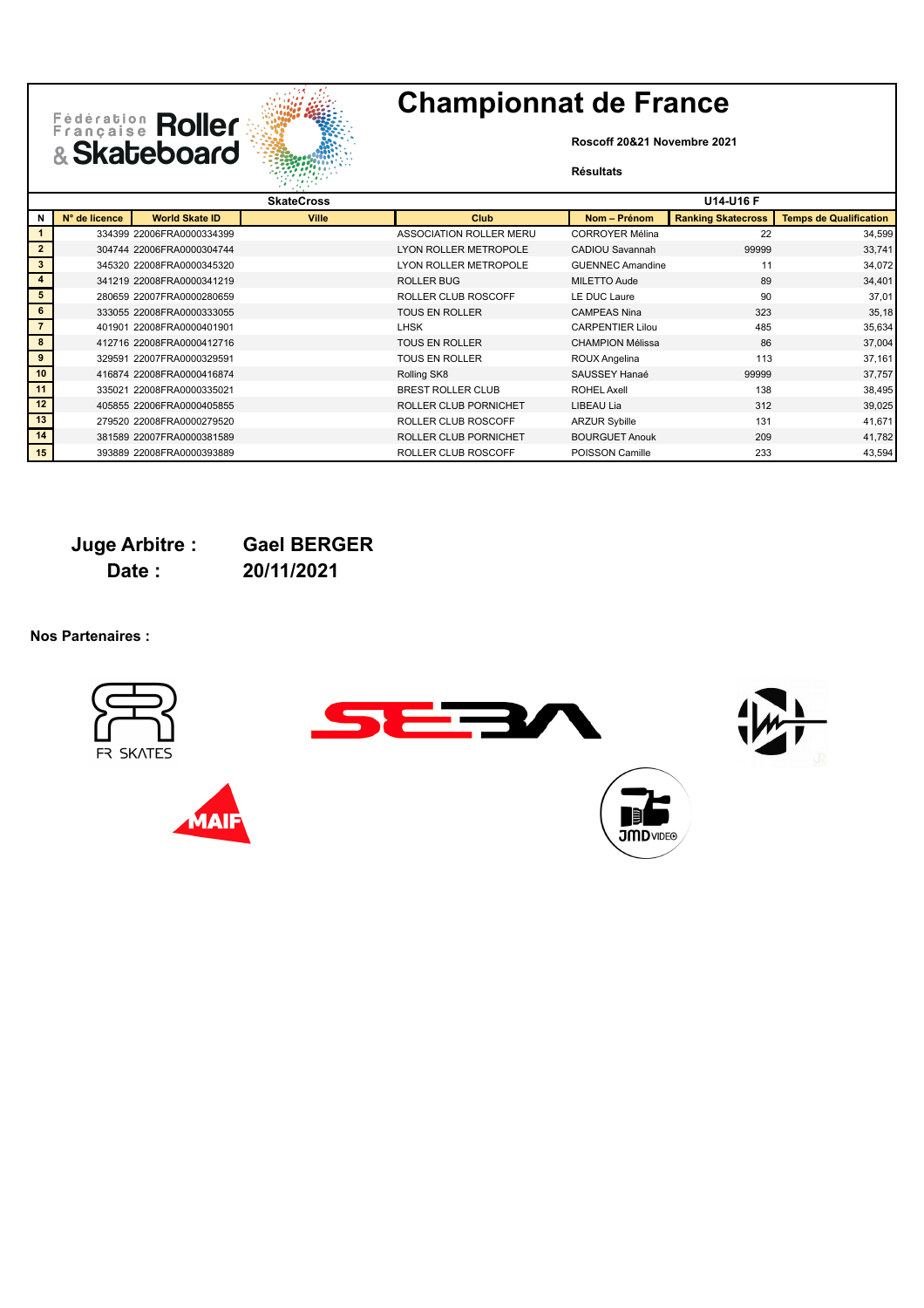**Roscoff 20&21 Novembre 2021**

#### **Résultats**

|                         |               |                                               | <b>SkateCross</b>                                   |                               |                            | U14-U16 M                 |                               |
|-------------------------|---------------|-----------------------------------------------|-----------------------------------------------------|-------------------------------|----------------------------|---------------------------|-------------------------------|
| N                       | N° de licence | <b>World Skate ID</b>                         | Ville                                               | Club                          | Nom - Prénom               | <b>Ranking Skatecross</b> | <b>Temps de Qualification</b> |
| $\mathbf{1}$            |               | 315065 12006FRA0000315065 BREST               |                                                     | <b>BREST ROLLER CLUB</b>      | ROUDAUT Maël               | 122                       | 31,879                        |
| $\overline{2}$          |               | 373539 12008FRA0000373539 LYON                |                                                     | LYON ROLLER METROPOLE         | <b>MONTAGNON Maxend</b>    | 99999                     | 32,48                         |
| $\mathbf{3}$            |               | 346546 12008FRA0000346546 Toulouse            |                                                     | Acroller                      | <b>LELLOUCHI Mohamed</b>   | 209                       | 31,716                        |
| $\overline{\mathbf{4}}$ |               | 390240 12008FRA0000390240 Dammarie            |                                                     | <b>C'CHARTRES ROLLER</b>      | VICQ Adonis                | 294                       | 33,641                        |
| 5                       |               | 234024 12006FRA0000234024 ROSCOFF             |                                                     | ROLLER CLUB ROSCOFF           | <b>GRALL Maxence</b>       | 163                       | 31,332                        |
| $6\phantom{.}6$         |               | 353517 12008FRA0000353517 LYON                |                                                     | LYON ROLLER METROPOLE         | <b>SATCHIVI Hector</b>     | 33                        | 31,609                        |
| $\overline{7}$          |               | 400452 12007FRA0000400452 St Médard en Jalles |                                                     | <b>ROLLER BUG</b>             | <b>COLLE Mathis</b>        | 541                       | 33,428                        |
| 8                       |               | 365290 12007FRA0000365290 MELLE               |                                                     | <b>TROUPE ROLLER MELLOISE</b> | <b>JACQ Sonam</b>          | 125                       | 32,837                        |
| $\overline{9}$          |               |                                               | 420479 12007FRA0000420479 St Christophe du Ligneron | TOUS EN ROLLER                | <b>DUBOIS Nolan</b>        | 150                       | 32,647                        |
| 10                      |               | 430292 12006FRA0000430292 Berthecou           |                                                     | SAM'D                         | <b>BOURRIAUD Nathan</b>    | 99999                     | 33,629                        |
| 11                      |               | 307757 12007FRA0000307757 Asnière S/ Seine    |                                                     | <b>DRADONS RIDERS</b>         | <b>SABOURIN Maxime</b>     | 157                       | 33,854                        |
| 12                      |               | 379736 12007FRA0000379736 LE HAVRE            |                                                     | <b>LHSK</b>                   | <b>WANSTOK Oren</b>        | 191                       | 34,255                        |
| 13                      |               |                                               | 357833 12006FRA0000357833 St Christophe du Ligneron | <b>TOUS EN ROLLER</b>         | AUGER Théo                 | 190                       | 32,07                         |
| 14                      |               | 336887 12007FRA0000336887 ROSCOFF             |                                                     | ROLLER CLUB ROSCOFF           | <b>THEPAUT Antoine</b>     | 181                       | 32,849                        |
| 15                      |               | 281913 12008FRA0000281913 ROSCOFF             |                                                     | ROLLER CLUB ROSCOFF           | <b>CREFF Manao</b>         | 208                       | 33,883                        |
| 16                      |               | 354809 12008FRA0000354809 LE HAVRE            |                                                     | <b>LHSK</b>                   | <b>LETELLIER Soulyan</b>   | 172                       | 34,164                        |
| 17                      |               |                                               | 343160 12008FRA0000343160 St Christophe du Ligneron | <b>TOUS EN ROLLER</b>         | <b>JUGIEAU Bastien</b>     | 213                       | 34,711                        |
| 18                      |               |                                               | 385636 12008FRA0000385636 St Christophe du Ligneron | <b>TOUS EN ROLLER</b>         | <b>BERNARDINI Guiliann</b> | 99999                     | 35,716                        |
| 19                      |               | 448189 12008FRA0000448189 Caen                |                                                     | Rolling SK8                   | <b>BEAUVIALA Arto</b>      | 99999                     | 36,822                        |
| 20                      |               | 511834 12006FRA0000511834 PARIS               |                                                     | <b>GOSSIPSKATE</b>            | <b>RUBEL Theo</b>          | 99999                     | 37,398                        |
| 21                      |               | 458308 12008FRA0000458308 PORNICHET           |                                                     | ROLLER CLUB PORNICHET         | <b>MYLONAS Jean Baptis</b> | 99999                     | 37,795                        |
| 22                      |               | 484185 12007FRA0000484185 Caen                |                                                     | Rolling SK8                   | <b>GUILBERT Gabriel</b>    | 99999                     | 38,964                        |
| 23                      |               | 372707 12008FRA0000372707 PLABENNEC           |                                                     | PATIN CLUB PLABENNECOIS       | <b>COLIN Marius</b>        | 171                       | 40,771                        |
| 24                      |               | 359944 12007FRA0000359944 ROSCOFF             |                                                     | ROLLER CLUB ROSCOFF           | <b>DARIDON Yael</b>        | 134                       | 43,766                        |
| 25                      |               | 436777 12006FRA0000436777 BREST               |                                                     | <b>BREST ROLLER CLUB</b>      | <b>CARTIGNY Clément</b>    | 99999                     | 44,797                        |
| 26                      |               | 502288 12008FRA0000502288 Caen                |                                                     | Rolling SK8                   | <b>HARTEMANN Antonin</b>   | 99999                     | 47,744                        |
| 27                      |               |                                               |                                                     |                               |                            |                           |                               |
| 28                      |               |                                               |                                                     |                               |                            |                           |                               |
| 29                      |               |                                               |                                                     |                               |                            |                           |                               |

**Juge Arbitre : Gael BERGER Date : 20/11/2021**

Fédération Roller

**Nos Partenaires :**

 









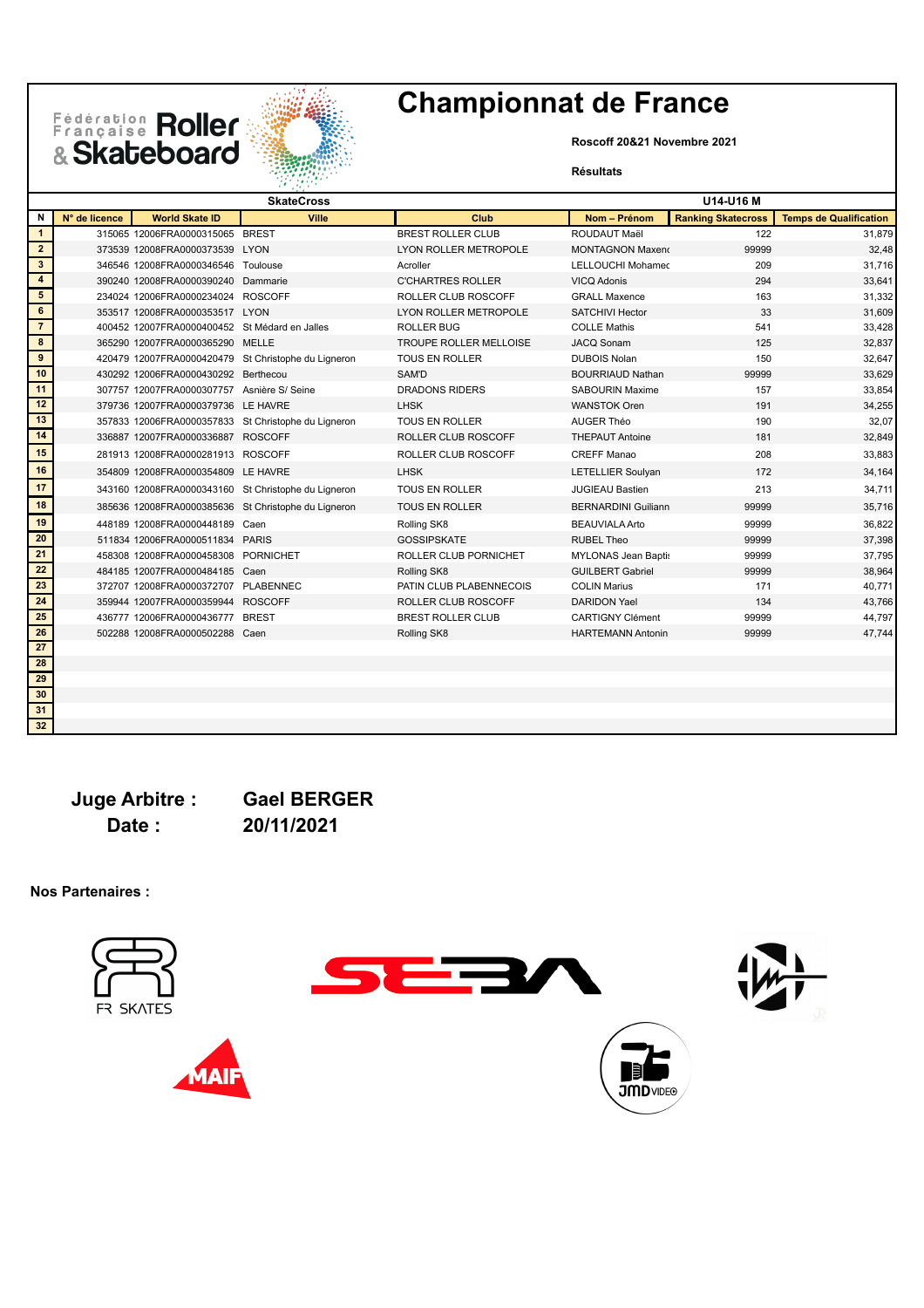## Fédération Roller



## **Championnat de France**

**Roscoff 20&21 Novembre 2021**

#### **Résultats**

|                         |               |                                     | <b>SkateCross</b>                                   |                         |                          | U17-U19 F                 |                               |
|-------------------------|---------------|-------------------------------------|-----------------------------------------------------|-------------------------|--------------------------|---------------------------|-------------------------------|
| N                       | N° de licence | <b>World Skate ID</b>               | Ville                                               | Club                    | Nom - Prénom             | <b>Ranking Skatecross</b> | <b>Temps de Qualification</b> |
| $\mathbf{1}$            |               |                                     | 334998 22004FRA0000334998 St Christophe du Ligneron | TOUS EN ROLLER          | <b>FARIA Ornella</b>     | 5                         | 33,949                        |
| $\overline{2}$          |               | 347677 22005FRA0000347677 COMMANA   |                                                     | <b>RCMA</b>             | QUILLEVERE Célia         | 42                        | 35,724                        |
| $\mathbf{3}$            |               | 315644 22004FRA0000315644 Caen      |                                                     | Rolling SK8             | <b>GERVAIS Andréa</b>    | 32                        | 37,755                        |
| $\overline{\mathbf{4}}$ |               | 442469 22004FRA0000442469 Nanterre  |                                                     | <b>ES NANTERRE</b>      | <b>VINCENT Laura</b>     | 84                        | 36,751                        |
| $5\phantom{1}$          |               |                                     | 333058 22005FRA0000333058 St Christophe du Ligneron | TOUS EN ROLLER          | <b>BORDET-VICENTE Mi</b> | 150                       | 35,798                        |
| 6                       |               | 378873 22004FRA0000378873 PORNICHET |                                                     | ROLLER CLUB PORNICHET   | <b>BERNELA Julie</b>     | 65                        | 38,382                        |
| $\overline{7}$          |               | 350650 22005FRA0000350650 COMMANA   |                                                     | <b>RCMA</b>             | <b>MORIZUR Awen</b>      | 216                       | 37,526                        |
| 8                       |               | 266498 22004FRA0000266498 ROSCOFF   |                                                     | ROLLER CLUB ROSCOFF     | <b>ARZUR Chimene</b>     | 53                        | 37,579                        |
| 9                       |               |                                     | 285108 22003FRA0000285108 St Christophe du Ligneron | TOUS EN ROLLER          | <b>BROUSSEAU Sarah</b>   | 43                        | 40,241                        |
| 10                      |               | 352730 22005FRA0000352730 PLABENNEC |                                                     | PATIN CLUB PLABENNECOIS | COZ Tiffany              | 99999                     | 43,492                        |
| 11                      |               | 38761 22003FRA0000038761 PLABENNEC  |                                                     | PATIN CLUB PLABENNECOIS | <b>TOULLEC Pauline</b>   | 41                        | 44,143                        |
| 12                      |               |                                     |                                                     |                         |                          |                           |                               |
| 13                      |               |                                     |                                                     |                         |                          |                           |                               |
| 14                      |               |                                     |                                                     |                         |                          |                           |                               |
| 15                      |               |                                     |                                                     |                         |                          |                           |                               |
| 16                      |               |                                     |                                                     |                         |                          |                           |                               |
| 17                      |               |                                     |                                                     |                         |                          |                           |                               |
| 18                      |               |                                     |                                                     |                         |                          |                           |                               |
| 19                      |               |                                     |                                                     |                         |                          |                           |                               |
| 20                      |               |                                     |                                                     |                         |                          |                           |                               |
| 21                      |               |                                     |                                                     |                         |                          |                           |                               |
| 22                      |               |                                     |                                                     |                         |                          |                           |                               |
| 23                      |               |                                     |                                                     |                         |                          |                           |                               |
| 24                      |               |                                     |                                                     |                         |                          |                           |                               |
| 25                      |               |                                     |                                                     |                         |                          |                           |                               |
| 26                      |               |                                     |                                                     |                         |                          |                           |                               |
| 27                      |               |                                     |                                                     |                         |                          |                           |                               |
| 28                      |               |                                     |                                                     |                         |                          |                           |                               |
| 29                      |               |                                     |                                                     |                         |                          |                           |                               |
| 30                      |               |                                     |                                                     |                         |                          |                           |                               |
| 31                      |               |                                     |                                                     |                         |                          |                           |                               |
| 32                      |               |                                     |                                                     |                         |                          |                           |                               |

**Date : 20/11/2021**

**Juge Arbitre : Gael BERGER**





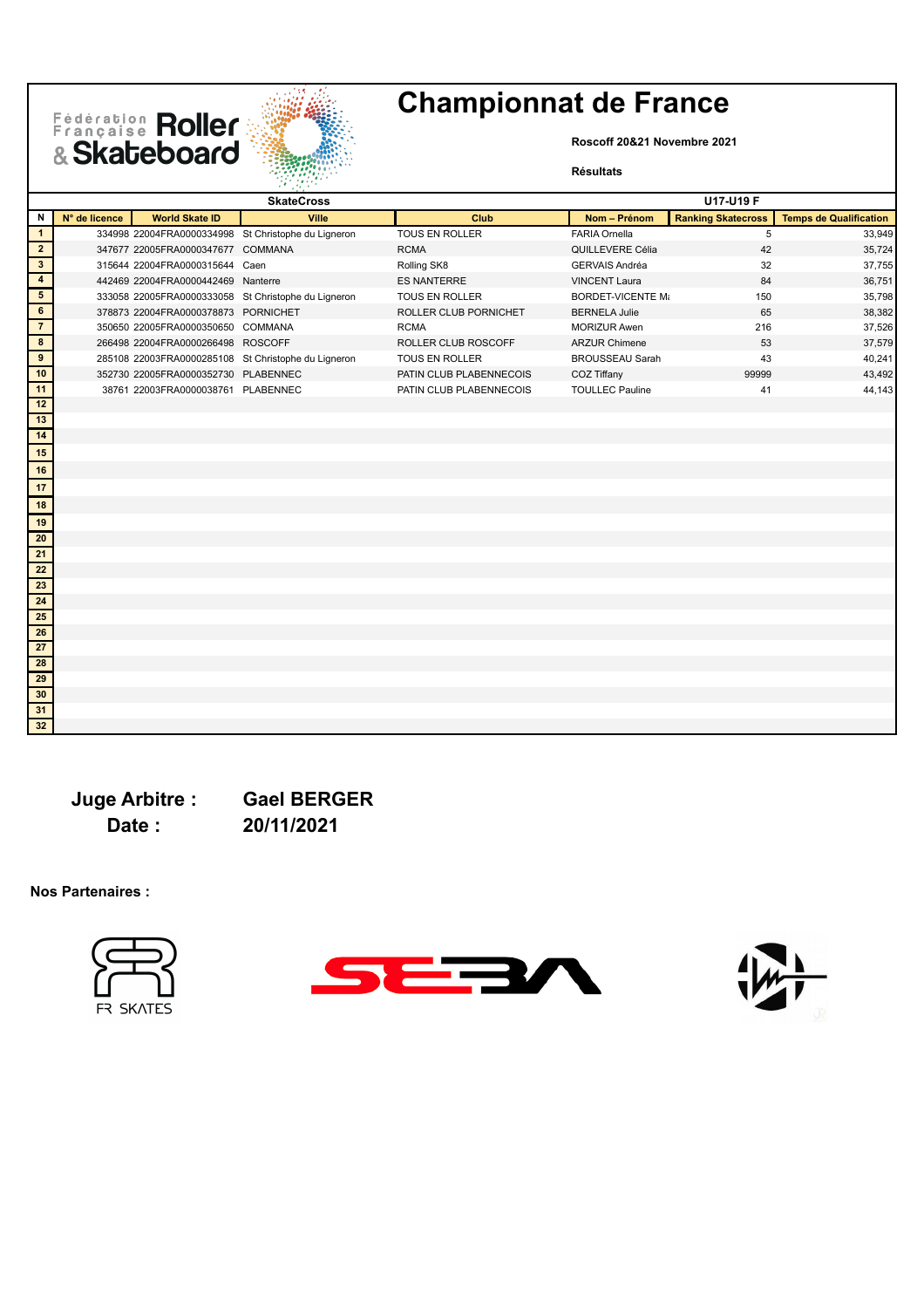# Fédération Roller



## **Championnat de France**

**Roscoff 20&21 Novembre 2021**

#### **Résultats**

|                         |               |                           | <b>SkateCross</b> |                          |                         | U17-U19 M                 |                               |
|-------------------------|---------------|---------------------------|-------------------|--------------------------|-------------------------|---------------------------|-------------------------------|
| N                       | N° de licence | <b>World Skate ID</b>     | Ville             | Club                     | Nom - Prénom            | <b>Ranking Skatecross</b> | <b>Temps de Qualification</b> |
| $\mathbf{1}$            |               | 304366 12004FRA0000304366 |                   | TOUS EN ROLLER           | RABILLARD Joris         | 20                        | 29,705                        |
| $\overline{2}$          |               | 354816 12005FRA0000354816 |                   | <b>LHSK</b>              | <b>RENAULT Louis</b>    | 306                       | 30,317                        |
| $\mathbf{3}$            |               | 504909 12004FRA0000504909 |                   | Licence individuelle     | MACHICOTE Damien        | 8                         | 31,866                        |
| $\overline{\mathbf{4}}$ |               | 344114 12003FRA0000344114 |                   | TOUS EN ROLLER           | <b>AUGER Killiane</b>   | 96                        | 32,648                        |
| $5\phantom{.0}$         |               | 253123 12005FRA0000253123 |                   | <b>AMSPORTS</b>          | CHAPELEAU Julien        | 99999                     | 33,13                         |
| 6                       |               | 375188 12005FRA0000375188 |                   | Rolling SK8              | <b>HEUZE Eliott</b>     | 111                       | 35,149                        |
| $\overline{7}$          |               | 304756 12005FRA0000304756 |                   | <b>ROLLER BUG</b>        | <b>DAYRIES Liam</b>     | 83                        | 35,196                        |
| 8                       |               | 279615 12005FRA0000279615 |                   | <b>BREST ROLLER CLUB</b> | NISSE Lydian            | 128                       | 32,797                        |
| 9                       |               | 302909 12003FRA0000302909 |                   | ROLLER CLUB PORNICHET    | <b>BATARD POINTECOU</b> | 99999                     | 39,996                        |
| 10                      |               | 418469 12005FRA0000418469 |                   | Patin Club Lesnevien     | SIMON-GOUEZ Valent      | 99999                     | 43,287                        |
| 11                      |               |                           |                   |                          |                         |                           |                               |
| 12                      |               |                           |                   |                          |                         |                           |                               |
| 13                      |               |                           |                   |                          |                         |                           |                               |
| 14                      |               |                           |                   |                          |                         |                           |                               |
| 15                      |               |                           |                   |                          |                         |                           |                               |
| 16                      |               |                           |                   |                          |                         |                           |                               |
| 17                      |               |                           |                   |                          |                         |                           |                               |
| 18                      |               |                           |                   |                          |                         |                           |                               |
| 19                      |               |                           |                   |                          |                         |                           |                               |
| 20                      |               |                           |                   |                          |                         |                           |                               |
| 21                      |               |                           |                   |                          |                         |                           |                               |
| 22                      |               |                           |                   |                          |                         |                           |                               |
| $\overline{23}$         |               |                           |                   |                          |                         |                           |                               |
| 24                      |               |                           |                   |                          |                         |                           |                               |
| 25                      |               |                           |                   |                          |                         |                           |                               |
| 26                      |               |                           |                   |                          |                         |                           |                               |
| ${\bf 27}$              |               |                           |                   |                          |                         |                           |                               |
| 28                      |               |                           |                   |                          |                         |                           |                               |
| 29                      |               |                           |                   |                          |                         |                           |                               |
| 30                      |               |                           |                   |                          |                         |                           |                               |
| 31                      |               |                           |                   |                          |                         |                           |                               |
| 32                      |               |                           |                   |                          |                         |                           |                               |

**Juge Arbitre : Gael BERGER Date : 20/11/2021**

**Nos Partenaires :**





IA





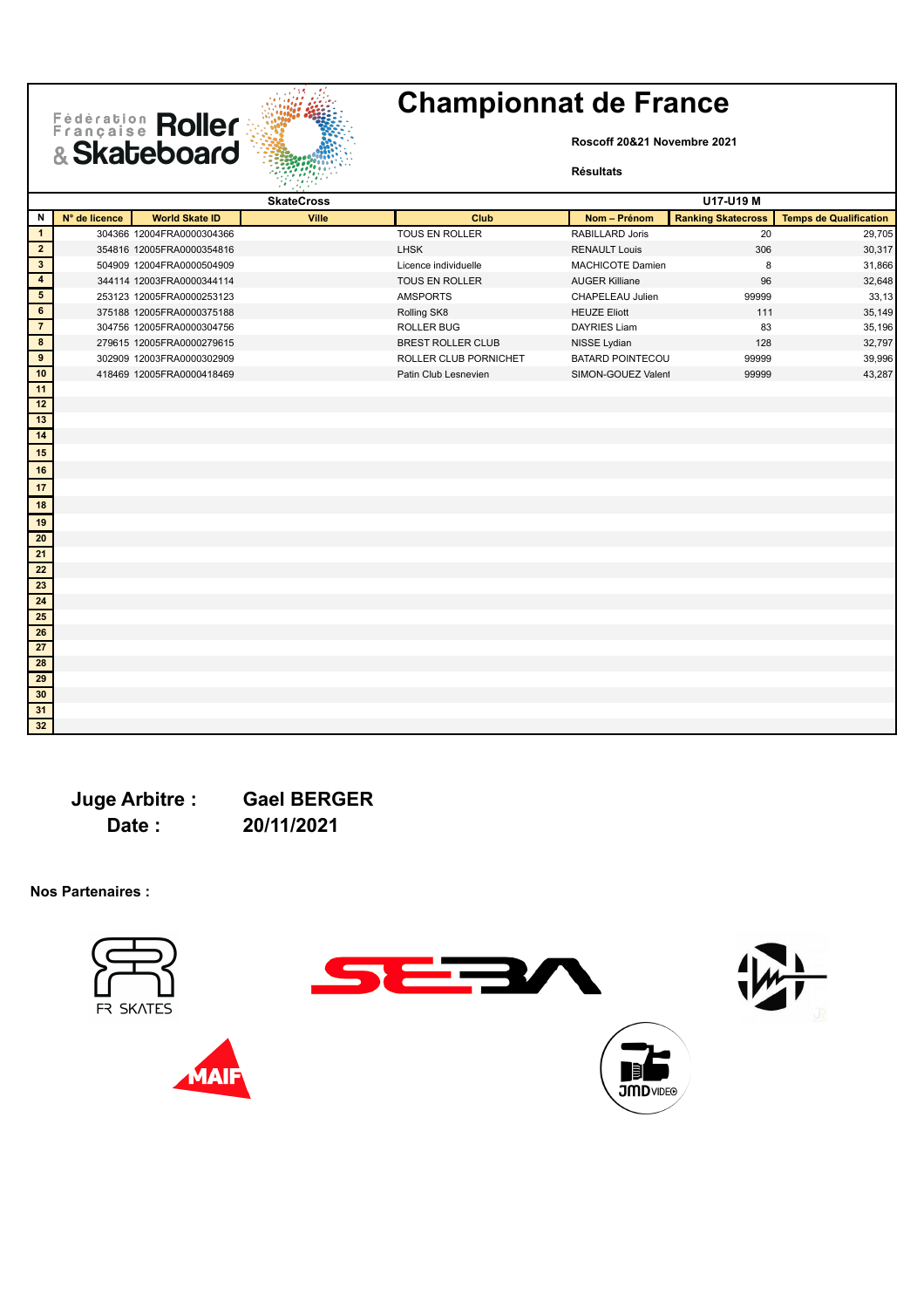

**Roscoff 20&21 Novembre 2021**

#### **Résultats**

|                          |               |                                                | <b>SkateCross</b>                                   |                                            |                           | Senior F                  |                               |
|--------------------------|---------------|------------------------------------------------|-----------------------------------------------------|--------------------------------------------|---------------------------|---------------------------|-------------------------------|
| N                        | N° de licence | <b>World Skate ID</b>                          | Ville                                               | Club                                       | Nom - Prénom              | <b>Ranking Skatecross</b> | <b>Temps de Qualification</b> |
| $\overline{1}$           |               | 141274 21985FRA0000141274 LYON                 |                                                     | <b>AMSCAS</b>                              | <b>MONNERON Mathilde</b>  | 3                         | 32,809                        |
| $\overline{2}$           |               |                                                | 307060 22002FRA0000307060 St Christophe du Ligneron | TOUS EN ROLLER                             | <b>BATY Eléa</b>          | 44                        | 35,889                        |
| $\overline{\mathbf{3}}$  |               | 402792 22002FRA0000402792 PARIS                |                                                     | GOSSIPSKATE                                | <b>GARCIA Clara</b>       | 94                        | 37,025                        |
| $\overline{4}$           |               | 302836 21997FRA0000302836 PORNICHET            |                                                     | ROLLER CLUB PORNICHET                      | <b>BELLAVOIR Alexiane</b> | 45                        | 39,075                        |
| $\overline{\phantom{0}}$ |               | 123594 21998FRA0000123594 BRETIGNY             |                                                     | CLUB SPORTIF BRETIGNY SUR ORGIPICARD Marie |                           | 27                        | 37,076                        |
| $6\overline{6}$          |               | 279154 21979FRA0000279154 St Gilles La Réunion |                                                     | Les Phoenix                                | <b>LOBOT Cyrille</b>      | 99999                     | 35,415                        |
| $\overline{7}$           |               |                                                | 285272 22001FRA0000285272 St Christophe du Ligneron | TOUS EN ROLLER                             | <b>GROSSIN Lisa</b>       | 36                        | 41,926                        |
| $\bf{8}$                 |               |                                                |                                                     |                                            |                           |                           |                               |
| $\overline{9}$           |               |                                                |                                                     |                                            |                           |                           |                               |
| $\overline{10}$          |               |                                                |                                                     |                                            |                           |                           |                               |
| 11                       |               |                                                |                                                     |                                            |                           |                           |                               |
| 12                       |               |                                                |                                                     |                                            |                           |                           |                               |
| $\overline{13}$          |               |                                                |                                                     |                                            |                           |                           |                               |
| $\overline{14}$          |               |                                                |                                                     |                                            |                           |                           |                               |
| 15                       |               |                                                |                                                     |                                            |                           |                           |                               |
| 16                       |               |                                                |                                                     |                                            |                           |                           |                               |
| 17                       |               |                                                |                                                     |                                            |                           |                           |                               |
| $\overline{\mathbf{18}}$ |               |                                                |                                                     |                                            |                           |                           |                               |
| 19                       |               |                                                |                                                     |                                            |                           |                           |                               |
| 20                       |               |                                                |                                                     |                                            |                           |                           |                               |
| $\overline{21}$          |               |                                                |                                                     |                                            |                           |                           |                               |
| $\overline{22}$          |               |                                                |                                                     |                                            |                           |                           |                               |
| $\overline{23}$          |               |                                                |                                                     |                                            |                           |                           |                               |
| $\overline{24}$          |               |                                                |                                                     |                                            |                           |                           |                               |
| 25                       |               |                                                |                                                     |                                            |                           |                           |                               |
| ${\bf 26}$               |               |                                                |                                                     |                                            |                           |                           |                               |
| $\overline{27}$          |               |                                                |                                                     |                                            |                           |                           |                               |
| $\overline{28}$          |               |                                                |                                                     |                                            |                           |                           |                               |
| 29                       |               |                                                |                                                     |                                            |                           |                           |                               |
| 30                       |               |                                                |                                                     |                                            |                           |                           |                               |
| 31                       |               |                                                |                                                     |                                            |                           |                           |                               |
| 32                       |               |                                                |                                                     |                                            |                           |                           |                               |

**Juge Arbitre : Gael BERGER Date : 20/11/2021**









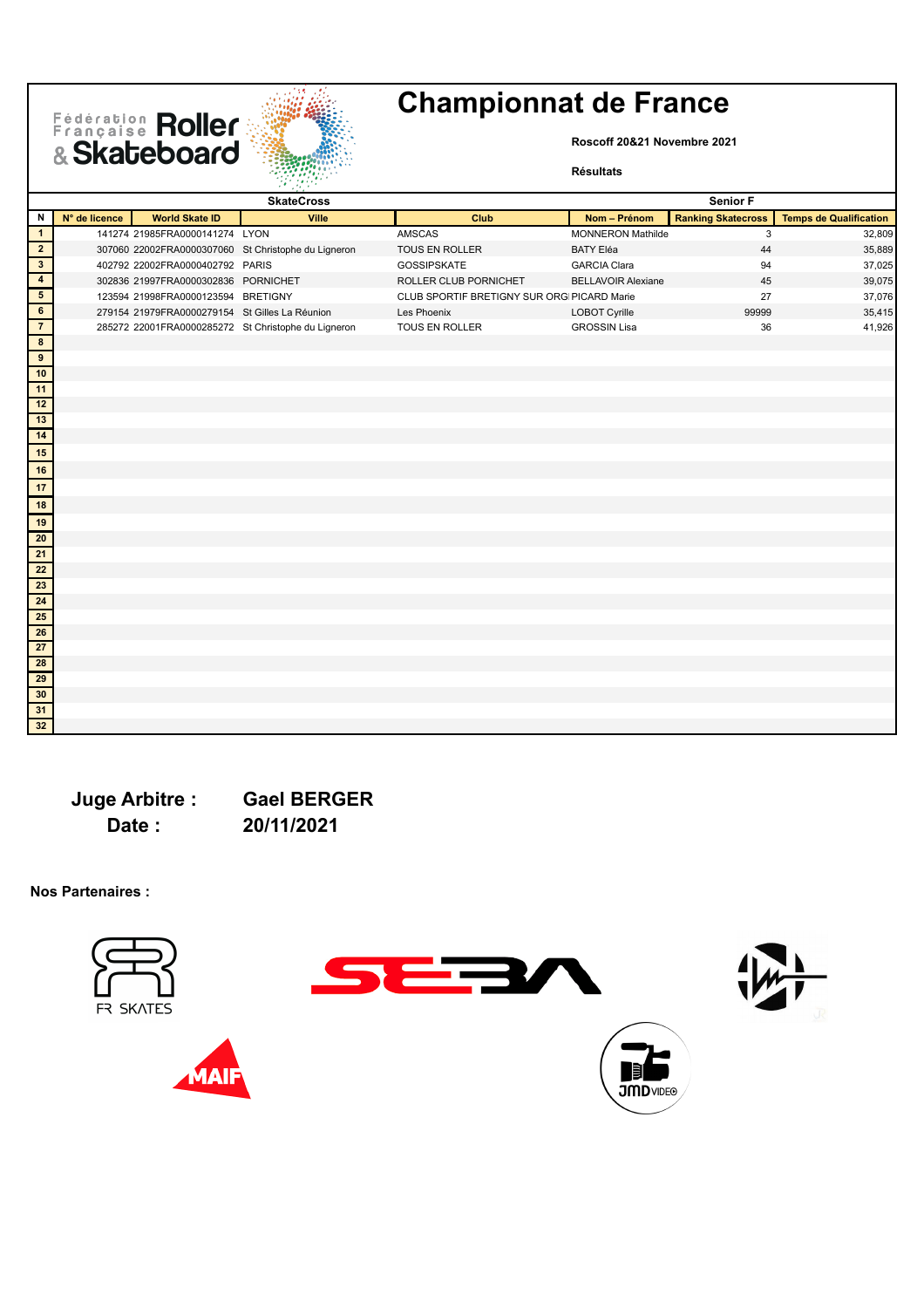



**20&21 Novembre 2021**

#### **Résultats**

|                         |               |                           | aki atas P        |                          |                             |                           |                               |
|-------------------------|---------------|---------------------------|-------------------|--------------------------|-----------------------------|---------------------------|-------------------------------|
|                         |               |                           | <b>SkateCross</b> |                          |                             | <b>Senior M</b>           |                               |
| N                       | N° de licence | <b>World Skate ID</b>     | <b>Ville</b>      | Club                     | Nom - Prénom                | <b>Ranking Skatecross</b> | <b>Temps de Qualification</b> |
| $\overline{1}$          |               | 403184 12000FRA0000403184 |                   | LYON ROLLER METROPOLE    | <b>FAVRE MERCURET Jules</b> | 6                         | 29,77                         |
| $\overline{2}$          |               | 64243 11983FRA0000064243  |                   | <b>METROPOLE GLISSE</b>  | <b>AVELLA Anthony</b>       | 99999                     | 30,253                        |
| $\overline{\mathbf{3}}$ |               | 368519 11999FRA0000368519 |                   | LYON ROLLER METROPOLE    | <b>CADET Maxime</b>         | 11                        | 30,04                         |
| $\overline{\mathbf{4}}$ |               | 60619 11992FRA0000060619  |                   | Acroller                 | <b>BRIEX Oscar</b>          | 34                        | 30,093                        |
| $5\overline{)}$         |               | 367703 11999FRA0000367703 |                   | <b>AMSPORTS</b>          | POUYET Valentin             | 114                       | 30,343                        |
| 6                       |               | 290205 11997FRA0000290205 |                   | <b>TOUS EN ROLLER</b>    | <b>DUBREUIL Maxime</b>      | 15                        | 31,451                        |
| $\overline{7}$          |               | 382184 11997FRA0000382184 |                   | session freestyle        | PYROVOLOU loannis           | 10                        | 31,992                        |
| $\overline{\mathbf{8}}$ |               | 368109 11992FRA0000368109 |                   | <b>WISA</b>              | VIOLET Kévin                | 23                        | 30,678                        |
| 9                       |               | 385607 12002FRA0000385607 |                   | <b>ROLLER BUG</b>        | <b>LELEU Eliott</b>         | 112                       | 31,158                        |
| 10                      |               | 332334 12001FRA0000332334 |                   | <b>OJSS</b>              | THRO Julien                 | 22                        | 31,61                         |
| 11                      |               | 434770 11997SEN0000434770 |                   | <b>BREST ROLLER CLUB</b> | <b>FALL Dame</b>            | 99999                     | 32,231                        |
| 12                      |               | 504762 11997FRA0000504762 |                   | Rolling SK8              | <b>HERVIEU Thomas</b>       | 99999                     | 32,394                        |
| 13                      |               | 111658 11997FRA0000111658 |                   | ROLLER CLUB ROSCOFF      | PENLANN Hugo                | 46                        | 32,585                        |
| 14                      |               | 315622 12002FRA0000315622 |                   | OJSS (TEAM SAM'D)        | <b>SALVAN Mathis</b>        | 89                        | 33,545                        |
| 15                      |               | 326987 12000FRA0000326987 |                   | Patin Club Lesnevien     | <b>BELLEC Samuel</b>        | 105                       | 37,578                        |
| $16$                    |               |                           |                   |                          |                             |                           |                               |
| 17                      |               |                           |                   |                          |                             |                           |                               |
| 18                      |               |                           |                   |                          |                             |                           |                               |
| 19                      |               |                           |                   |                          |                             |                           |                               |
| 20                      |               |                           |                   |                          |                             |                           |                               |
| 21                      |               |                           |                   |                          |                             |                           |                               |
| ${\bf 22}$              |               |                           |                   |                          |                             |                           |                               |
| 23                      |               |                           |                   |                          |                             |                           |                               |
| 24                      |               |                           |                   |                          |                             |                           |                               |
| 25                      |               |                           |                   |                          |                             |                           |                               |
| 26                      |               |                           |                   |                          |                             |                           |                               |
| $\overline{27}$         |               |                           |                   |                          |                             |                           |                               |
| 28                      |               |                           |                   |                          |                             |                           |                               |
| 29                      |               |                           |                   |                          |                             |                           |                               |
| 30                      |               |                           |                   |                          |                             |                           |                               |
| 31                      |               |                           |                   |                          |                             |                           |                               |

**Juge Arbitre : Gael BERGER Date : 20/11/2021**

**Nos Partenaires :**